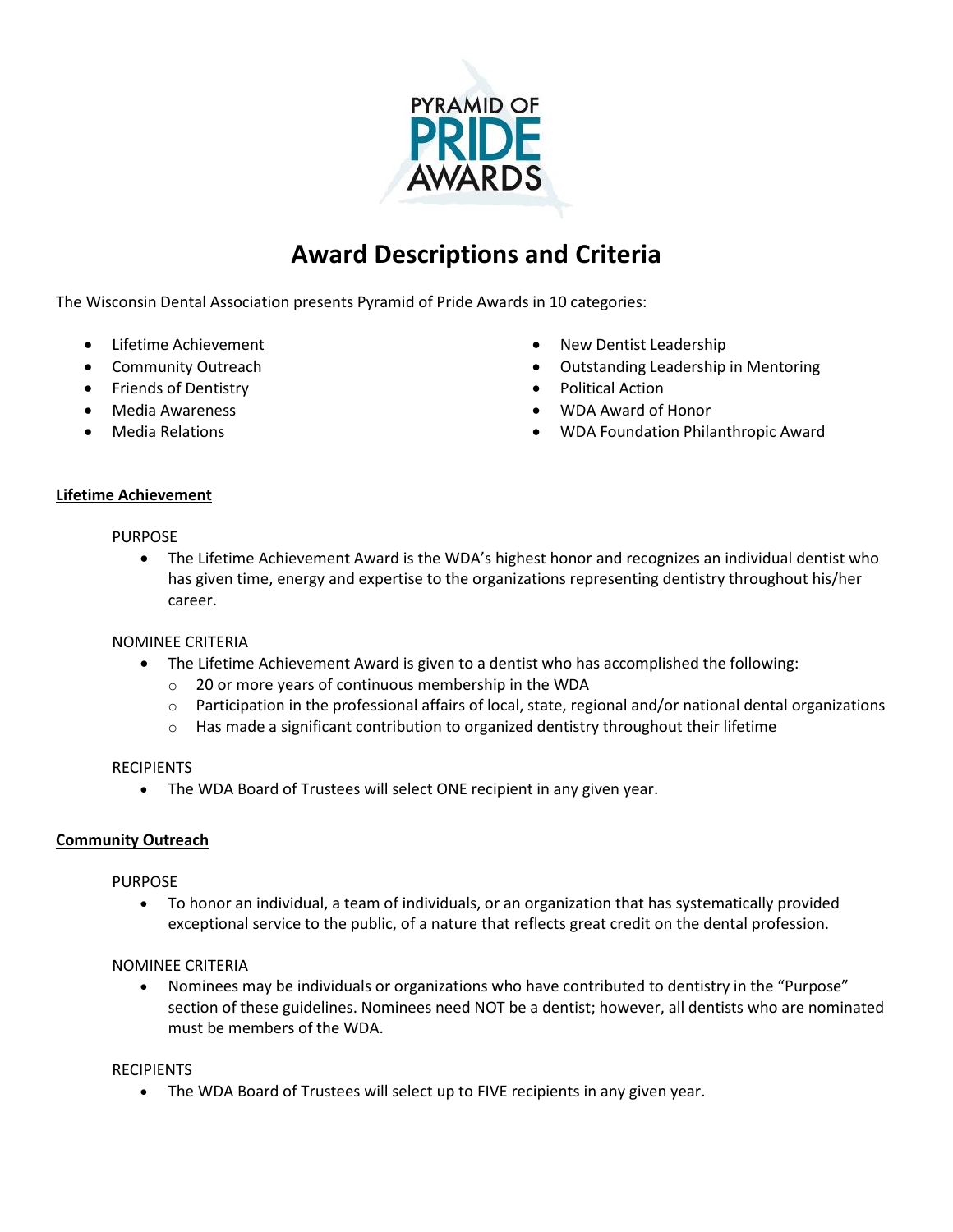## **Friends of Dentistry**

PURPOSE

To honor an individual or organization that makes ongoing contributions to the mission of the WDA.

## NOMINEE CRITERIA

- Nominees may have contributed in any combination of the following ways:
	- o Material contributions to the WDA
	- o Involvement in WDA programs
	- o Service on a WDA committee, sub-committee or task force

## RECIPIENTS

The WDA Board of Trustees will select up to TWO recipients in any given year.

## **Media Awareness**

PURPOSE

 TTo recognize a member of the print or broadcast media industry for demonstrating a commitment to inform and educate the general public about the importance of oral health and/or dental-related issues in Wisconsin.

## NOMINEE CRITERIA

- Nominees can be an organization, individual or team.
- Nominees should serve Wisconsin residents on a local, regional and/or statewide basis

#### RECIPIENTS

The WDA Board of Trustees will select up to TWO recipients in any given year.

## **Media Relations**

## PURPOSE

 To honor honors a dentist or team of dentists who have utilized mass communications to promote the WDA and its mission as detailed in the WDA Long Range Plan.

## NOMINEE CRITERIA

Nominees must be dentists(s) who are members in good standing of the WDA.

## RECIPIENTS

The WDA Board of Trustees will select up to TWO recipients in any given year.

## **New Dentist Leadership**

## PURPOSE

 To recognize the efforts of an early-career WDA member dentist for significant involvement in organized dentistry at the local, state and/or national levels.

## NOMINEE CRITERIA

 Nominees must be dentists who have been out of dental school for 10 years or less who have demonstrated outstanding leadership qualities as they relate to new dentist issues and who are members in good standing of the WDA.

## RECIPIENTS

The WDA Board of Trustees will select up to THREE recipients per year.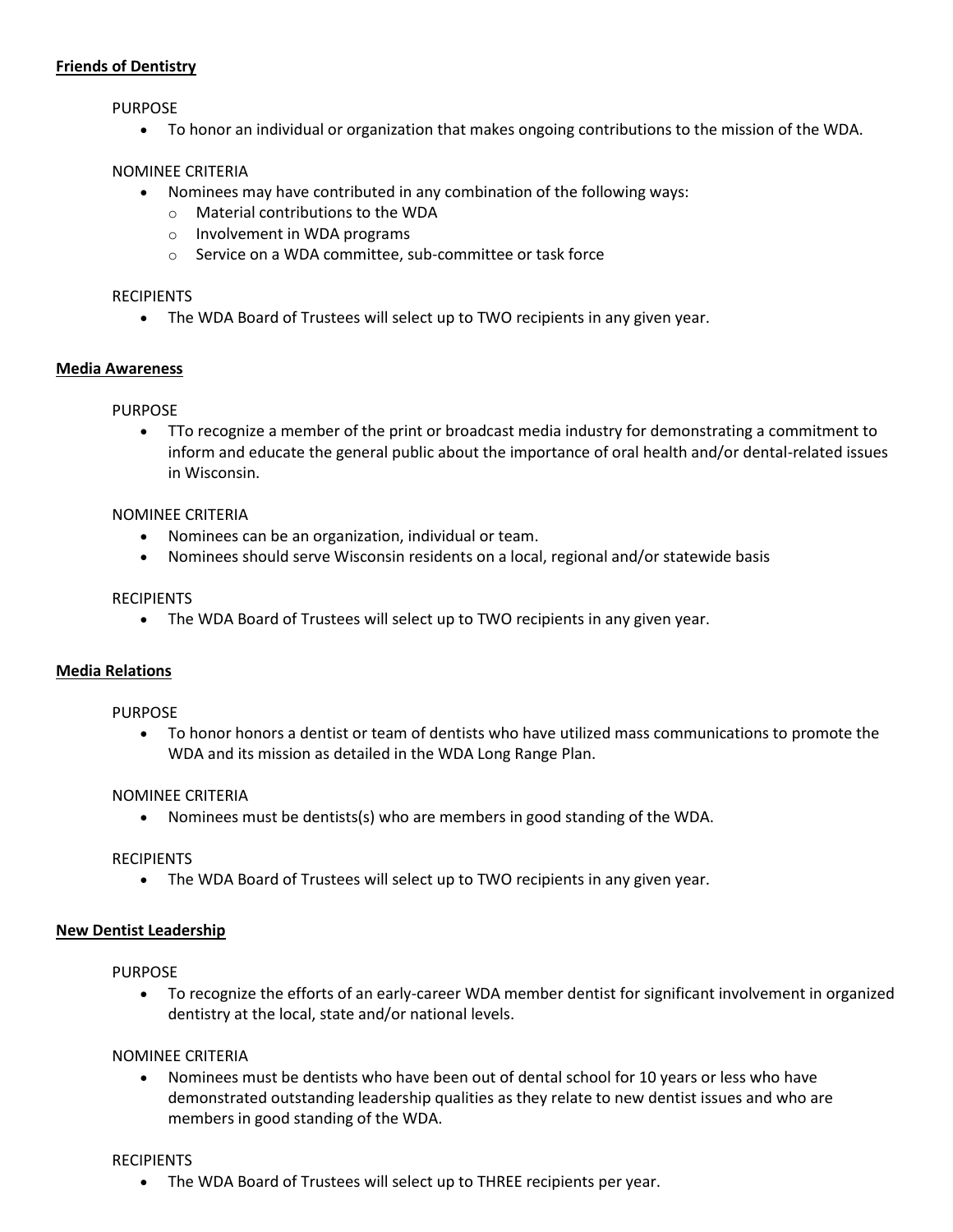#### **Outstanding Leadership in Mentoring**

#### PURPOSE

 To recognize a member dentist who has demonstrated outstanding leadership in mentoring in an academic or professional setting.

#### NOMINEE CRITERIA

 Must be a WDA member who demonstrates outstanding mentorship ability. Supporting letters from those mentored (not to exceed 2 pages each) will be considered.

#### RECIPIENTS

The WDA Board of Trustees will select ONE recipient in any given year.

## **Political Action**

#### PURPOSE

 To honor an individual, a team of individuals, or an organization that has increased member involvement on the grassroots level to further WDA legislative interests.

#### NOMINEE CRITERIA

- Nominees must have worked to promote the WDA legislative interests in one or more of the following areas:
	- o Soliciting funds or contributing to WIDPAC and the Direct Giver program
	- o Hosting and/or attending political action fundraisers
	- o Participating in local campaign efforts
	- o Coordinating letter-writing campaigns or phone trees on important issues
	- o Testifying on issues of concern to the dental profession
- Nominees who are dentists must be members in good standing of the WDA.

## **RECIPIENTS**

The WDA Board of Trustees will select up to FIVE recipients in any given year.

## **Award of Honor**

PURPOSE

 To recognize individuals and organizations for contributions and activities that reflect great credit on the dental profession.

## NOMINEE CRITERIA

- Nominees may have contributed to the dental profession in any of the following ways:
	- o Material contributions to the Wisconsin Dental Association
	- o Advancement of the art and science of dentistry
	- o Provision of exceptional service to the dental community

#### RECIPIENTS

The WDA Board of Trustees will select up to FIVE recipients in any given year.